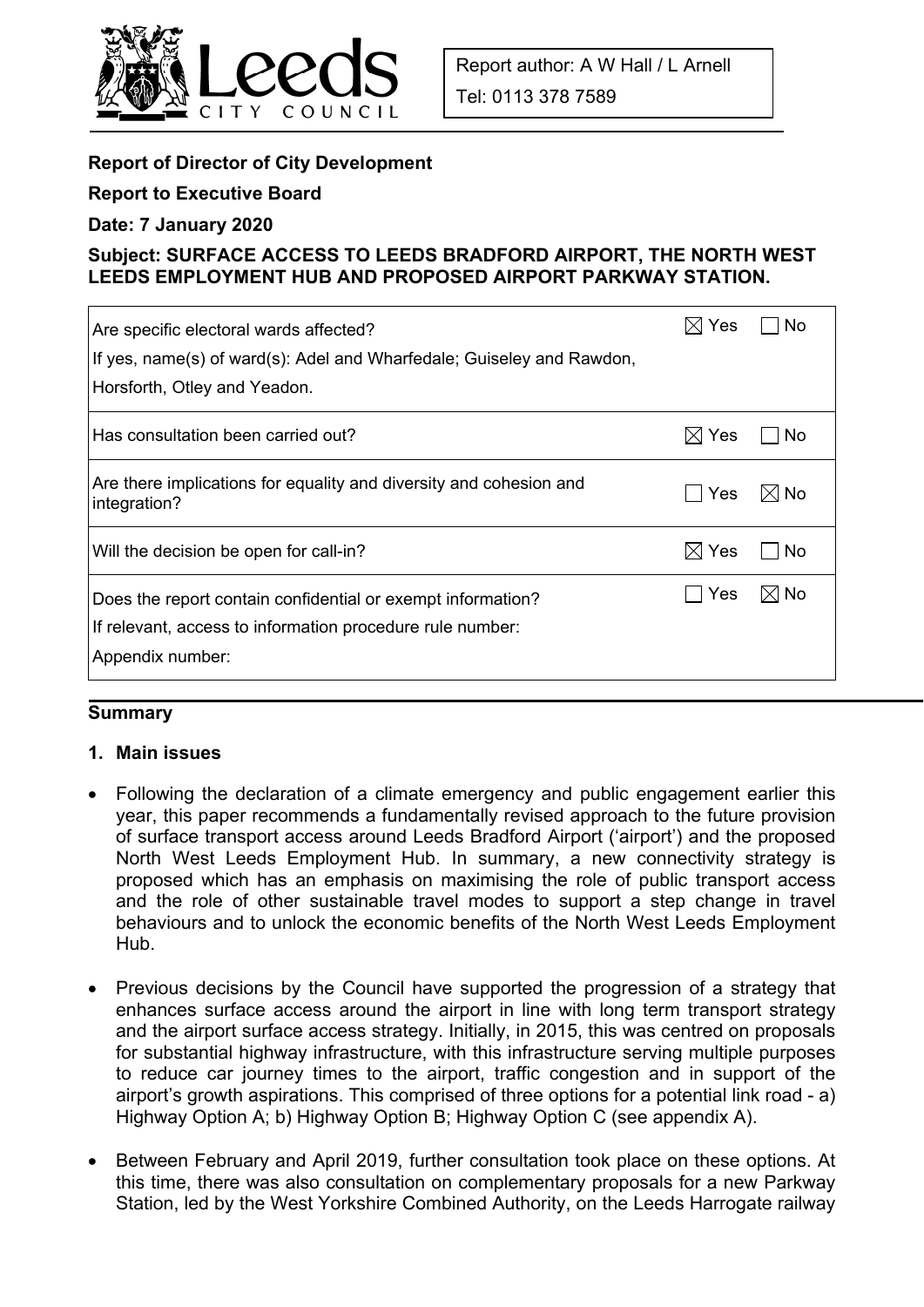with an associated connector road linking to either Highway Option A or directly to Scotland Lane or the airport site and Whitehouse Lane. This followed DfT funding being secured to develop a business case for the Parkway Station, and with a location closer to the airport not considered feasible, and not supported by DfT.

- Since this time, the Council has declared a climate emergency, which has precipitated a thorough evaluation of all the authority's activities and their implications for a net zero carbon future.
- The public consultation, with over 2,200 people taking part demonstrated that, whilst there is strong support for better surface access at the airport (76%) and strong agreement that traffic congestion is an issue (72%), there is no consensus on the specific highways options to remedy this. There was no majority of support for any of the three highway options. Engagement also revealed 80% of respondents agreed or strongly agreed with the proposition that the airport has an important role to play in the Leeds City Region economy. There was considerably more support for the Parkway Station than the highways options.
- However, some comments received have objected to the principle of any Council surface access enhancements due to aviation's impact on the climate. Conversely, some local residents wish for investments in other road schemes in North West Leeds to tackle congestion. There is some concern on Council funding surface access 'for airport growth', albeit no Council funding has ever been committed or confirmed for the infrastructure proposals.
- Reflecting the balance of the consultation responses on these matters and the climate emergency, it is proposed that the Council fundamentally reviews its position on surface access. This paper therefore sets out:
	- i. Recommendations that all development work ceases on Options A, B and C as consulted on.
	- ii. A new option of developing Park and Ride alongside the proposed rail halt which would serve to reduce car traffic into the city and the airport, with a shorter link road to the new employment site and airport from the rail halt.
	- iii. Local residents, through consultation, have highlighted the need to prioritise infrastructure investments elsewhere in this location. The case for transport infrastructure investment elsewhere on the road networks in North West Leeds will continue to be explored. The provision of facilities for pedestrians and cyclists will be an integral part of the overall multi-modal approach.
- Notwithstanding this, a 'do nothing' approach to infrastructure investment is not recommended. This is due to the:
	- a. **The climate emergency** The status quo will continue to have negative carbon and traffic congestion impacts, unless action is taken to address travel behaviours in this area. This report marks a shift to an emphasis on reducing car use with a movement to Park and Ride for commuters and rail option with public transport connections to the airport and new employment site.
	- b. **The North West Leeds Employment Hub** The 36.23 hectare allocation has been adopted within the Site Allocation Plan for employment uses, responding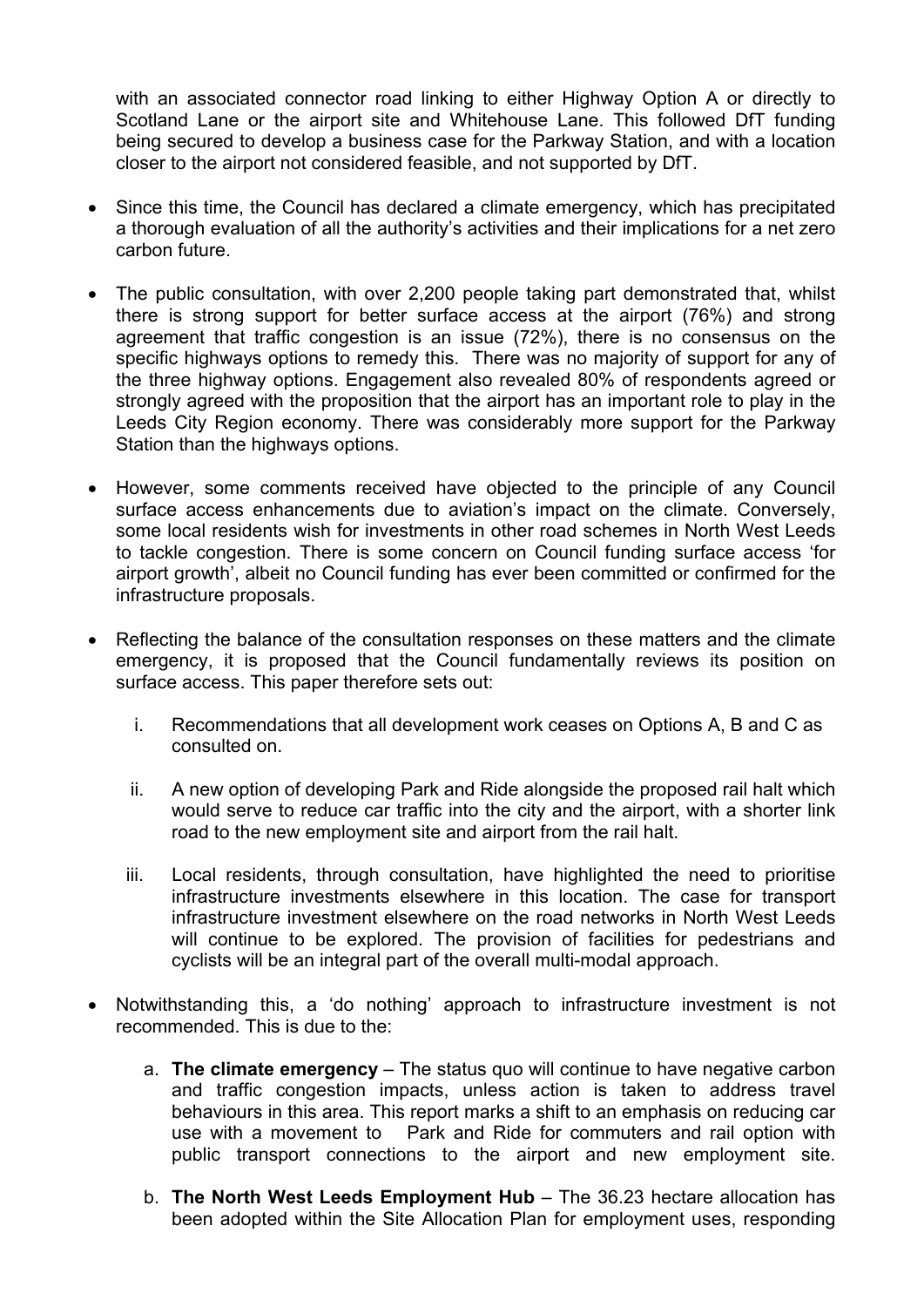to the deficit of employment land in Outer North West Leeds that is fit for purpose for modern business needs. Without the North West Leeds Employment Hub, a greater proportion of employment land will be developed elsewhere, harming the local economy and meaning longer journeys for indigenous businesses and their staff with associated carbon footprint impacts. Accordingly, whilst this land - owned by the five West Yorkshire Districts – is located next to the Airport, it will be developed regardless of the Airport for employment use. Accordingly, a highway, in some form, is required to open up the site and unlock the economic benefits of the hub.

- c. **The Parkway Station** This option commanded considerably more support than any of the road options in the recent consultation. The Station can help to achieve a modal shift from car use to public transport in this location. For example: a) facilitating access to the park and ride facility for outbound rail journeys, including commuting to Leeds, Harrogate and beyond for visitors; b) at the airport providing for bus transfers, c) connecting to the Employment Hub. But, in order to deliver the sustainability benefits and achieve a shift to public transport, a shorter road will be required to link the Station to the surrounding infrastructure, Employment Hub and Airport.
- In this context, this paper sets out proposals that:
	- i. The Council works with the Airport and other employers to develop a travel plan for journeys in this location that help set a new ambition for enhanced sustainability with public transport at the core. This will evaluate the long term scenarios for road connectivity and demand for travel to the airport. This will include the evaluation of the airport's economic impact; multi-modal transport interchanges, future scenarios for ultra-low and zero emission vehicles; public transport; and active travel modes and how to ensure travel behaviours respond to the climate emergency.
	- ii. The Council continues to press the Airport to develop proposals for a comprehensive and proportionate carbon reduction strategy and carbon offsetting scheme to address the carbon impacts at a local level resulting from its operation.
	- iii. Technical feasibility, and thereafter public engagement, takes place on a new and preferred connectivity option which combines rail and road infrastructure: a 'Parkway Station and North West Leeds Employment Hub Link' (see appendix). It is proposed that it will comprise of two elements:
		- a. a highway link between the Parkway Station and the airport site Whitehouse Lane, and
		- b. an 'employment hub' highway link between the A658 and Whitehouse Lane in some form.
	- iv. A funding strategy is developed for the infrastructure development of the rail halt Park and Ride and connector road to the employment hub. This will need to include contributions from the airport company for any infrastructure that the airport may benefit from.
- The previous independent road and rail schemes would rely primarily on their transport appraisal and principally the journey time savings for car users for the road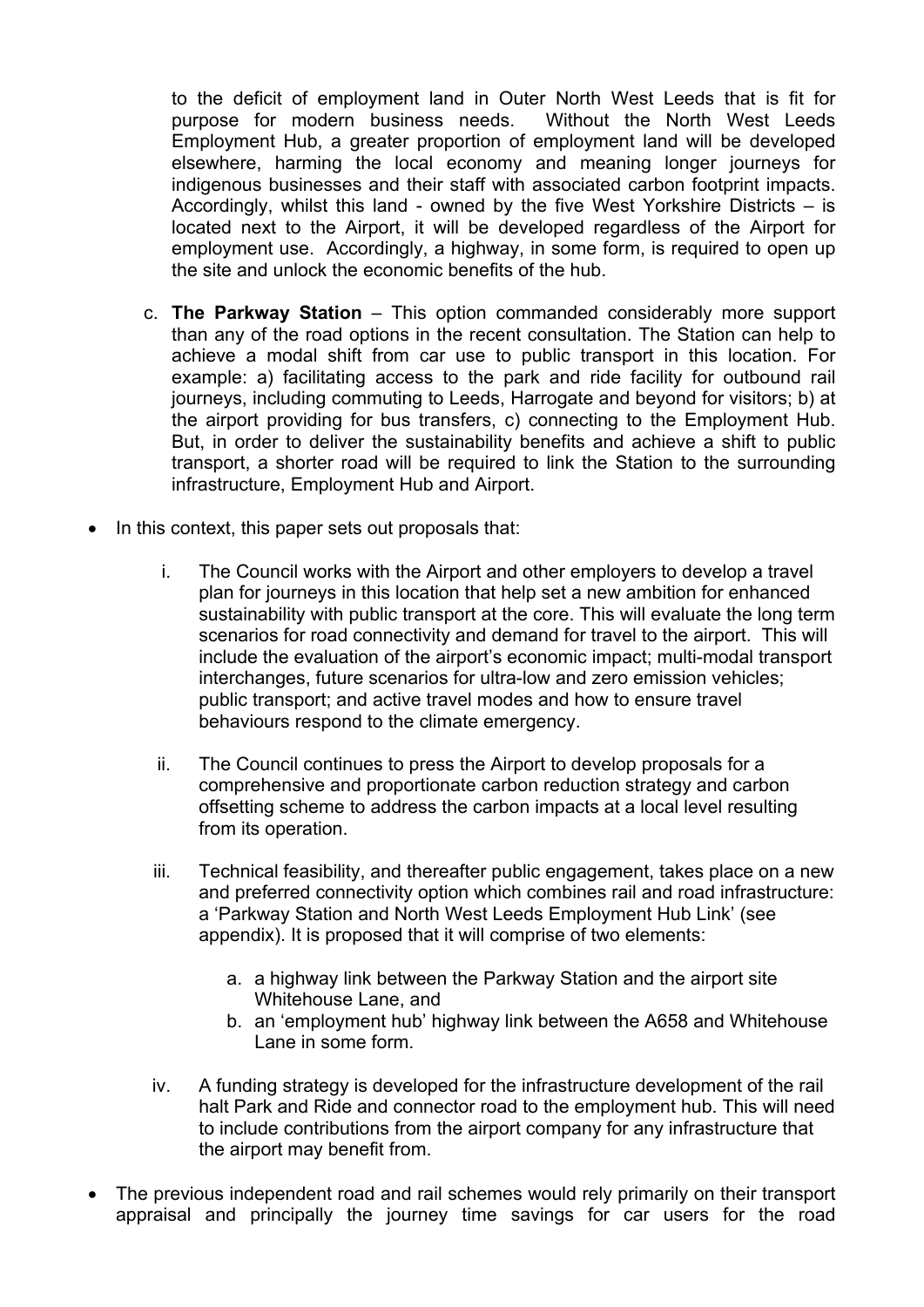infrastructure. The proposed modified and integrated approach would combine a greater balance of sustainability benefits and economic opportunities unlocked by the road alongside the public transport benefits of the Parkway station. Therefore, further work is required to test the business case and the value for money that could be accrued and how it would achieve funding in terms of the transport and economic development criteria. Dialogue will take place with WYCA about combining the Station and associated highways works into one programme and the approach to completion of the necessary business case(s).

- **2. Best Council Plan Implications** (click here for the latest version of the Best Council Plan)
	- The transport infrastructure package has the potential to contribute to the vision for Leeds 2030 to be the best city in the UK and address the following Best City and Best Council ambitions, outcomes and priorities: good growth, resilient communities, and transport and infrastructure.
	- Unlocking the delivery of the Employment Hub will support the achievement of Inclusive Growth 'Big Ideas' including delivering 21st century infrastructure and supporting the development of a 'Federal Economy'.

### **3. Resource Implications**

- At this stage, the revised proposals for the highways improvements are not fully costed. However, on the basis of the work undertaken to date on previous Option A, which were estimated circa £90-£100 million, it is anticipated that costs for the alternative road element of the scheme described in this report would be around one-third of these costs subject to detailed development and site investigations.
- Funding for the combined surface access infrastructure is not finalised, however from work to date it anticipated that a new rail and road connectivity package could be circa 40%-%50% less than the present estimated package cost of £140 million. This paper recommends that further work takes place to develop and finalise a funding strategy and package in conjunction with WYCA and the airport company.

#### **4. Recommendations**

.

Members of Executive Board are requested to consider and approve the following recommendations:

- i) Note the contents of this report and the headline consultation responses on surface access improvements noted at paragraph 3.7 onwards.
- ii) Agree that a revised connectivity package for the airport and employment hub sites be adopted and is developed to embrace the continued development of the proposed Parkway Station and associated highway linkages between these sites.
- iii) Agree that highway connectivity Options A, B and C as previously consulted upon are discontinued.
- iv) Agree a review of the local highway network, including technical feasibility work, to understand future connectivity and traffic options and investments that may be required due to the new strategy, with such work to take into account any relevant findings from the connectivity studies undertaken to date.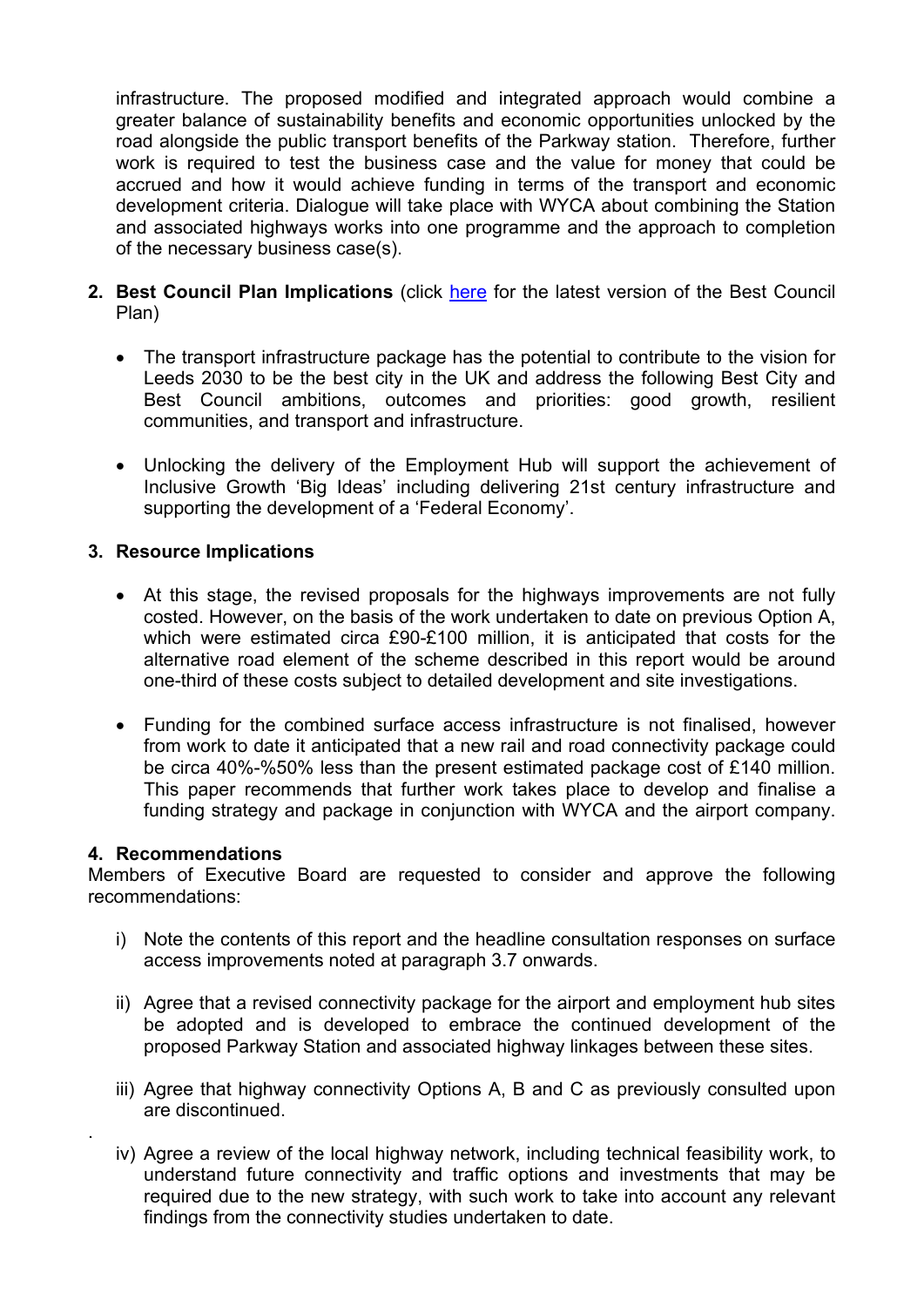- v) Agree that further work takes place with the West Yorkshire Combined Authority to develop a funding strategy for the revised connectivity proposals, including business case and delivery mechanisms that ensures the continued forward progress of the parkway station proposals.
- vi) Agree that further public engagement takes place during 2020 on the updated proposals, pending the outcome of the development of the feasibility work.
- vii) Agree that the Director of City Development works with the airport and other significant employers in this part of the city that creates an exemplary travel plan for enhanced sustainability, carbon reduction and improved public transport connections at its core.
- viii)Request that the Director of City Development report back on progress on these matters in 2020 upon the completion of further technical due diligence, feasibility work and public engagement.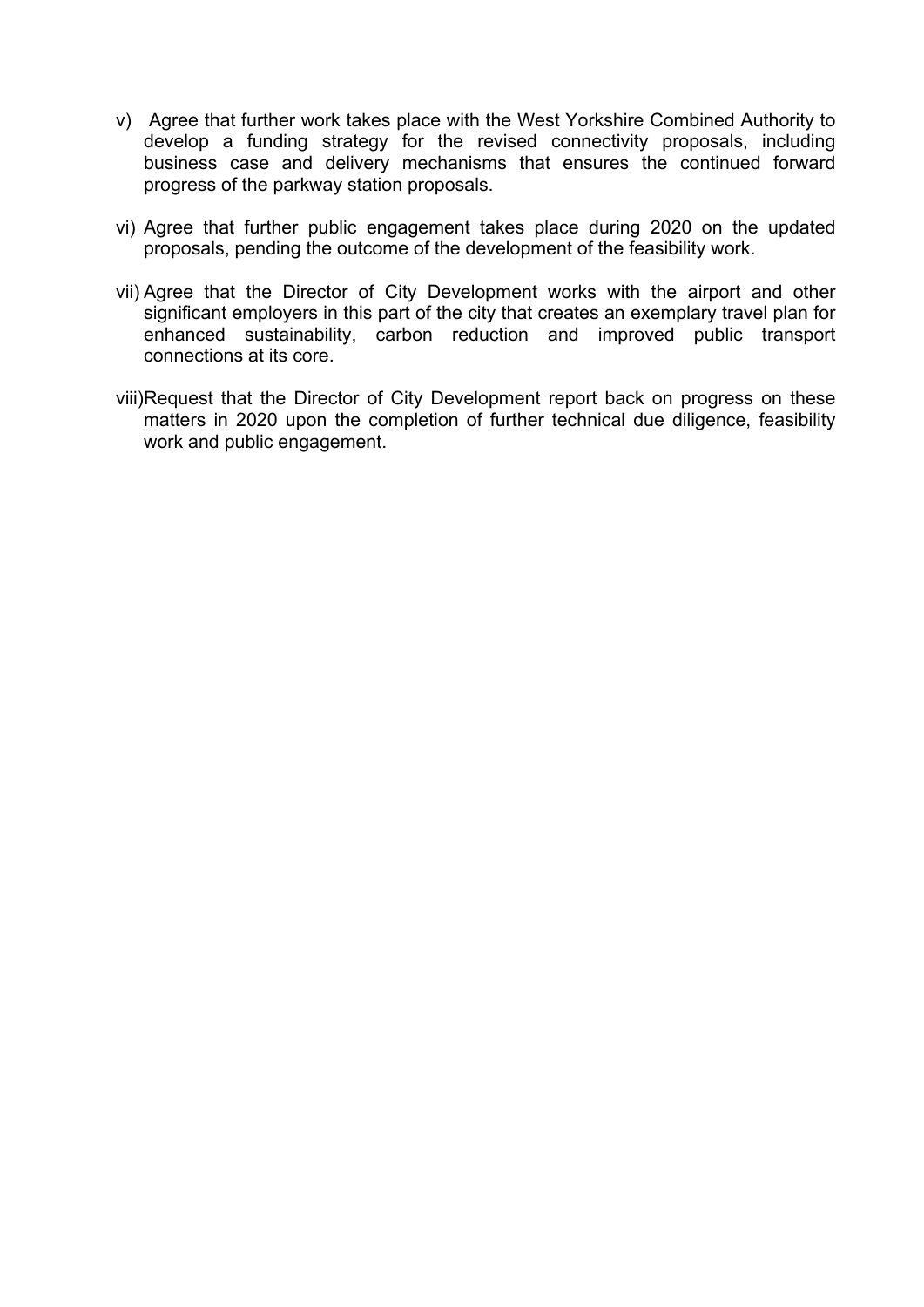## **1 Purpose of this report**

1.1 Further to the conclusion of a comprehensive public consultation exercise and subsequent review, this report sets out the conclusions and makes recommendations on the preferred approach to progressing a connectivity and surface access package for Leeds Bradford Airport and the North West Leeds Employment Hub.

## **2. Background information**

2.1 A strategy for improving connectivity and surface access to Leeds Bradford Airport has been in existence since 2001 forming part of both local and sub-regional transport policy with a significance that has previously been recognised by central Government. This section of the report therefore details the key features of most recent development to identify and progress an appropriate package of connectivity measures.

### 2014 Position

2.2 In March 2014 Members of Council recognised the importance of Leeds Bradford International Airport to the city region's economy at a Full Council meeting where a White Paper motion approved that the:

> *"Council recognises the long term benefits Leeds Bradford International Airport brings to the local and regional economy and fully supports the city region's proposed infrastructure improvements to improve both its accessibility and connectivity."*

- 2.3 Executive Board considered a report in October 2014 and agreed the main principles for the development of the Council's policy relating to the growth of the Leeds Bradford International Airport.
- 2.4 The policy principles agreed in October 2014 are as follows:
	- *i) The Council will develop a coherent policy approach that supports the sustainable growth of LBIA and seeks to maximise the economic and jobs benefits for Leeds and Leeds City region;*
	- *ii) The Council will support growth and expansion of the Airport's route network to enhance the international connectivity of Leeds and Leeds City Region;*
	- *iii) The Council will support the development of proposals for better surface access to LBIA to support its growth and enable it to widen its catchment, subject to robust business cases being made for transport proposals with an appropriate package of financial contributions;*
	- *iv)* The Council will consider the future land-use strategy surrounding the Airport in *the context of existing planning policies and future growth, demand, sustainable development considerations and environmental constraints in the context of the Airport Masterplan;*
	- *v) The Council will encourage and support LBIA and businesses based there in connecting people with jobs (including through apprenticeships and skills*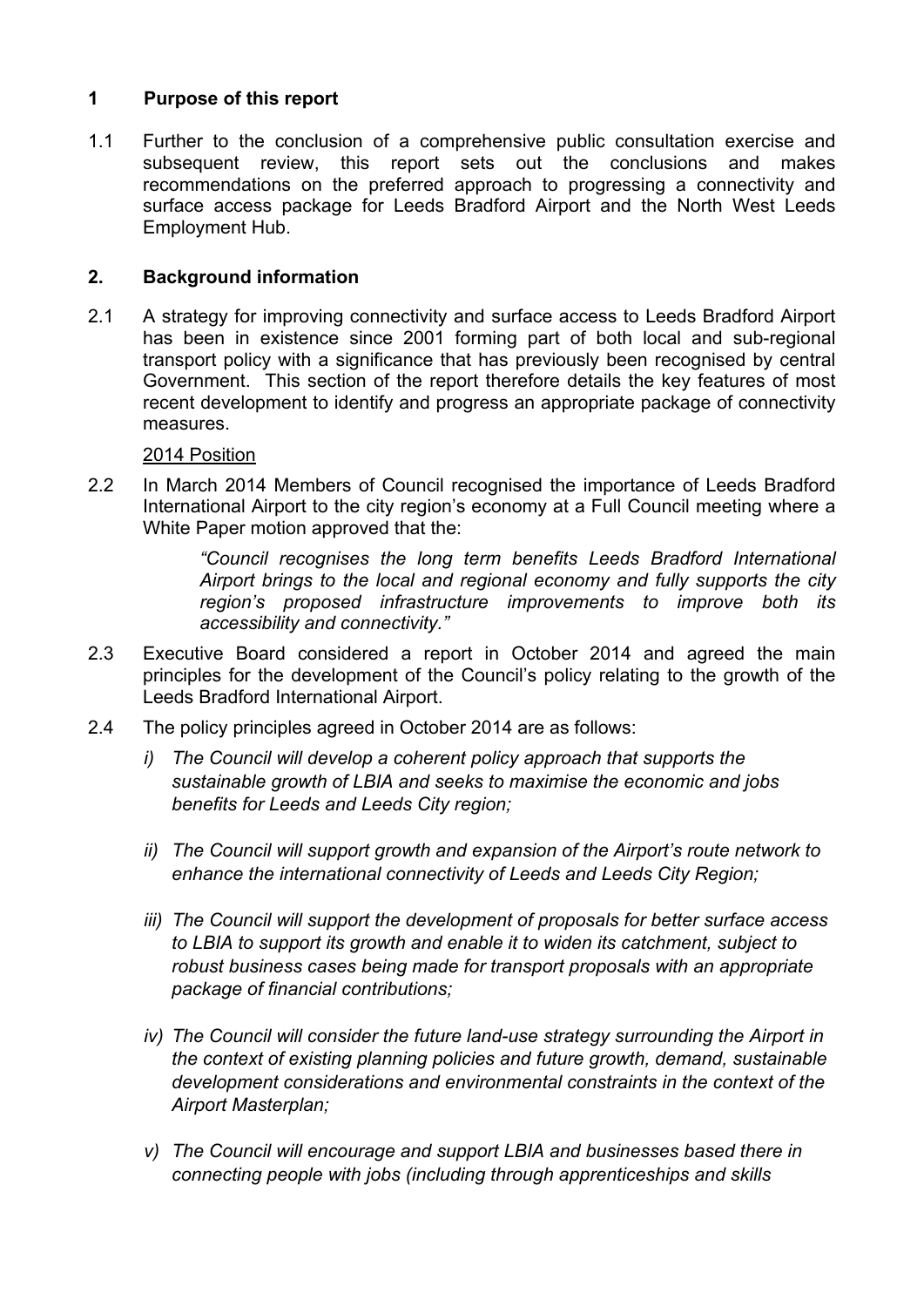*programmes); and* 

*vi) The Council will encourage and support LBIA to engage closely with the local community and to work in a positive partnership with the Council and others* 

# 2015 Position

- 2.5 In July 2015, Executive Board considered recommendations specifically relating to land use of publicly owned land next to the airport and surface access. It was articulated that the travel mode to the airport was predominantly by car, with around 56.3% arriving directly by this mode and a further 13.4% via off-site car parks; 5.1% by service bus; 10.6% by coach / minibus; and 14.5% by hackney carriage or private hire.
- 2.6 It was set out that the Council was developing its surface access strategy alongside the airport to improve accessibility, ensure delivery of surface improvements and also to ensure sustainable modes of transport were used. Aims included increasing public transport use by passengers (excluding taxis) to 20% of trips by 2024 and 25% by 2030.
- 2.7 At this point, the framework included a new link road, public transport improvements and a longer term ambition for a rail connection. Executive Board was informed of proposals for a Link Road to be potentially funded by the West Yorkshire Transport Fund, subject to further feasibility and business case.
- 2.8 The report provided additional evidence of employment need and how assessments for specific demand from the North West Leeds area suggested a need for more general employment land related to indigenous business growth in the area, over and above the target requirement in the Core Strategy. Executive Board were advised that land for a new 36 hectare Employment Hub was to be included in the draft Site Allocations Plan as a basis for consultation.
- 2.9 Executive Board agreed that further work take place on the proposals for surface access, working closely with Leeds Bradford International Airport and the West Yorkshire Combined Authority (WYCA) specifically to take forward the airport link road.

# 2018 Position

- 2.10 Following this, work progressed by numerous agencies with regards to surface access and infrastructure needs in this area. Executive Board were updated on these matters in September 2018, and this can be summarised as follows
	- i) **Airport Masterplan** The Airport had taken steps to update its Masterplan (now called the Strategic Development Plan) and a Surface Access Strategy, both of which are requirements of the Department for Transport). In 2016 the Airport consulted on its Masterplan to 2030 which included aspirations for passenger growth, a road link, a rail connection and development of new Employment land.
	- ii) **Employment Hub** at this time, the proposed allocation for 36 hectares of Employment land had been independently inspected in October 2017 as part of the stage 1 hearings for the SAP, with an outcome from the Planning Inspector awaited – and Officers were developing surface access options to this land.
	- iii) **Rail Link** With LCC securing £173.5m of Department for Transport (DfT) funding for public transport improvements in Leeds, funding was secured to undertake technical feasibility on new rail stations in the city. Accordingly,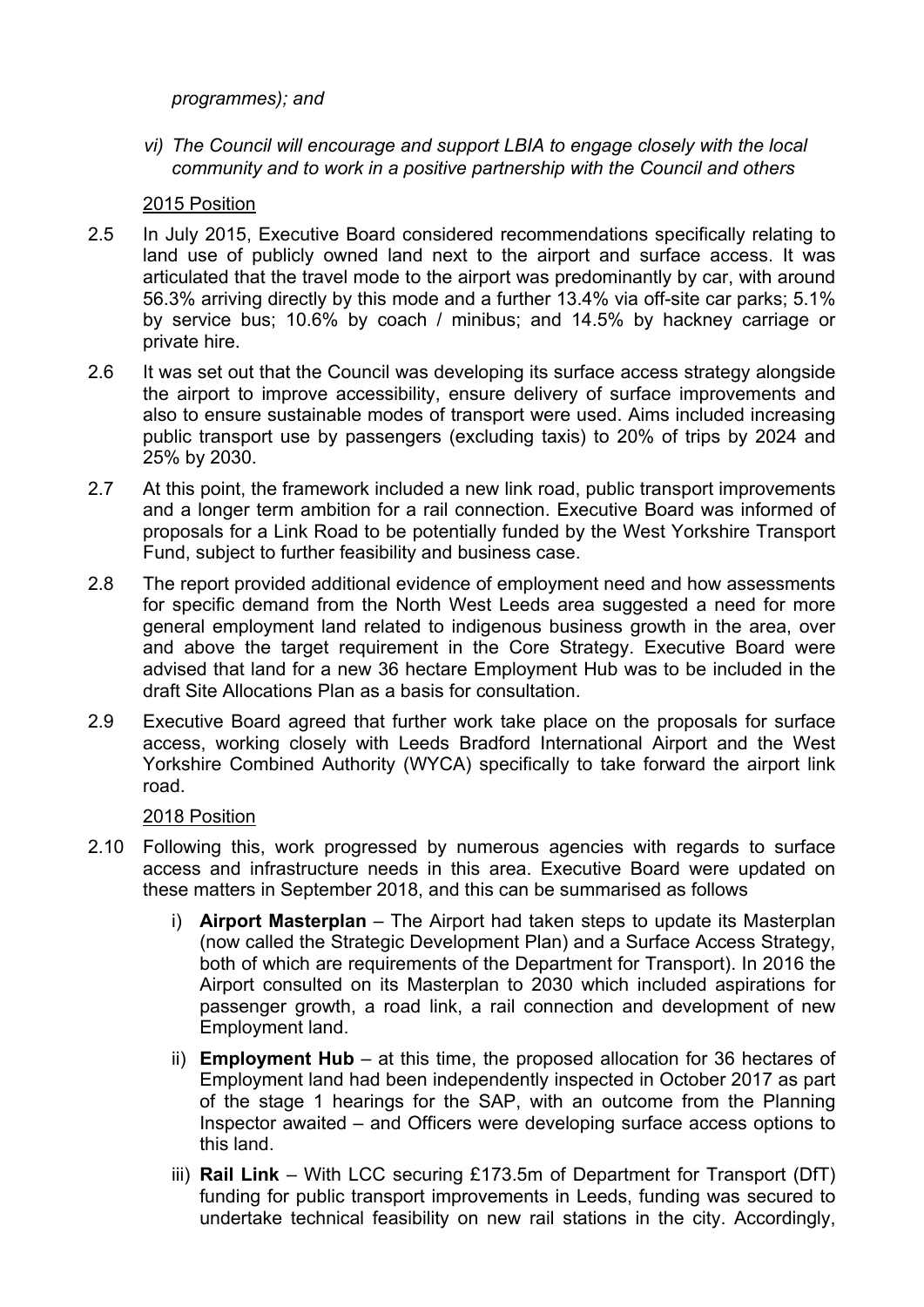WYCA are leading work to develop a new parkway station on the Leeds-Harrogate railway serving LBA and the Employment Hub as part of the package of proposed connectivity improvements. With work being undertaken in tandem for link road options.

- iv) Link Road Options. The Council had undertaken initial engagement on, and developed initial designs for, three Link Road options (see Appendix B)
	- a) Option A: Building a new road and footway/cycleway from the A65, running along the eastern side of the airport before joining the A658 to the north.
	- b) Option B: Building a new road and footway/cycleway that follows the same initial path from the A65, but runs to the south west of the airport before joining the A658 where it enters the tunnel under the runway.
	- c) Option C: Upgrading the existing A65 and A658 around Rawdon and Yeadon to the airport. This would see junctions upgraded and where needed, some localised road widening to deliver the junction improvements.
- v) Wider Infrastructure in North West Leeds Exploratory engagement with the Combined Authority was taking place to review the implications and opportunities arising from dualling a section of the Leeds Outer Ring Road including further capacity enhancements at Horsforth Roundabout and how the Combined Authority is also funding junction improvement schemes at A6120/A647 Dawsons Corner, Fink Hill/Leeds Outer Ring Road and Dyneley Arms (A660/A658) as part of the Corridor Improvement Programme.
- 2.11 Executive Board was informed that the initial engagement on the surface access proposals had highlighted concerns about impacts of proposals from local residents on rat running and congestion and general support for the Parkway Station. There was opposition to the highway options. Those who did support a highway link had a preference for Option A. There were wider concerns around level of detail shown for all options and some respondents querying the need for the infrastructure. Concerns were raised on environmental and Air Quality grounds.
- 2.12 Executive Board endorsed the emerging multi-modal transport strategy for serving LBA and endorsed the principle of the joint consultation exercise, covering both the Link Route and Parkway Station, including contacting potentially affected landowners in advance of the general release of alignment plans. Executive Board also agreed that further project development work take place, with recommendations to be tabled at a future meeting.

### **3. Main issues**

3.1 The substance of this report is a review of the present positon with regards to future direction of the transport connectivity package for Leeds Bradford Airport and the North West Leeds Employment Hub. This section sets out the current position and an alternative approach and way forward in providing for access to these two key strategic sites for international connectivity and employment respectively.

#### Reflections on progress since 2014

3.2 It is apparent that, since the road options were first presented in 2015, there have been material changes which influence the need for connectivity infrastructure in this location. This includes approval to progress development of a new Parkway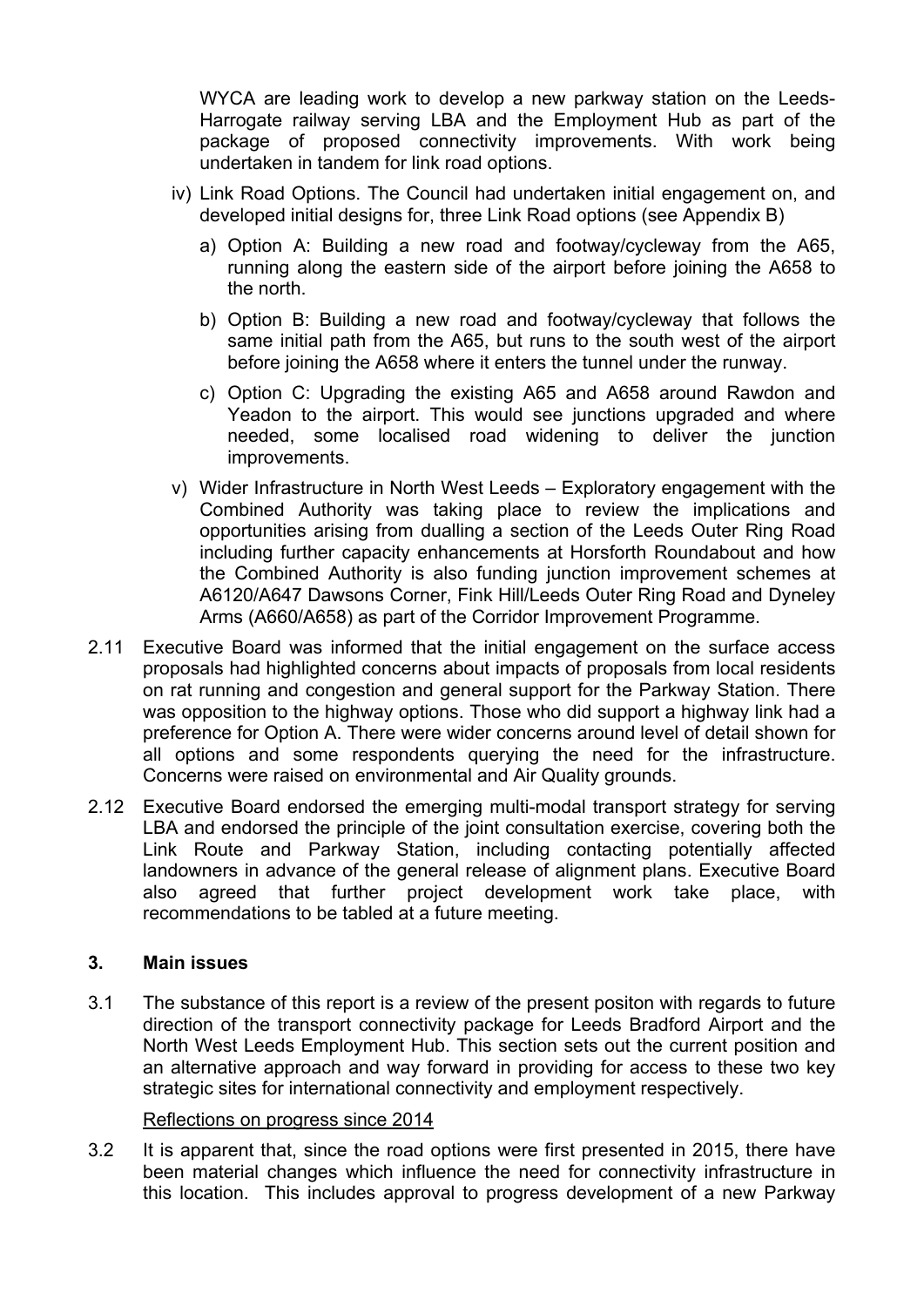Station on the Leeds - Harrogate railway including provision for a 350 space Park and Ride facility for which WYCA is progressing design work and a business case.

- 3.3 In addition, the North West Leeds Employment Hub allocation has been adopted within the Site Allocation Plan. The 36.23 hectare Employment Hub is for employment growth: B1b Research & Development, B1c Light Industrial, B2 General Industrial, B8 Storage & Distribution. As part of the preparation for the future planning process a planning development brief is currently being prepared, that will interface with the final transport connectivity proposals to facilitate the future development of the site.
- 3.4 The allocation responds to the deficit of employment land in Outer North West Leeds that is fit for purpose for modern business needs. Without the North West Leeds Employment Hub, a greater proportion of employment land will be developed elsewhere, harming the local economy and meaning longer journeys for indigenous businesses and their staff with associated carbon footprint impacts.
- 3.5 It should be noted that whilst the Employment Hub has been allocated in the recently adopted Site Allocations Plan, planning permission still needs to be obtained for the development of the site. Proposals for the development of the site will be worked up alongside the other proposals outlined in this report.
- 3.6 Finally, since the last time Executive Board considered this matter, a further public consultation has been concluded on surface access proposals, and the Council has declared a climate emergency which requires a thorough evaluation of activities when considering the climate implications of them.

### Consultation headlines

- 3.7 The consultation was held between February and April 2019 and included a series of public drop-in events, an online survey, detailed webpages, social media promotion and engagement, dissemination of leaflets at rail stations and the airport, business engagement and press releases. Over 2000 survey responses were received and a further 200 letters and emails were submitted.
- 3.8 The public consultation, which also touched on the inter-relationship with the employment hub and planned development brief, demonstrated that, whilst there is strong support for better surface access at the airport and strong agreement that traffic congestion is an issue, there is no consensus on the specific highways options to remedy this. The consultation, with over 2,200 responses, highlighted that :
	- 80% agreed or strongly agreed that LBA has an important role to play in the Leeds City Region (LCR) economy
	- 76% of all respondents agreed or strongly agreed that better surface access is needed at LBA.
	- 72% agreed or strongly agreed that traffic congestion is an issue at the airport.
	- The response to the **rail station** proposals was mostly generally positive (50% happy, 20% neutral, 29% unhappy).
	- **Option A** Extended Link Road generated the most support (40% happy, 11% neutral, 48% unhappy).
	- **Option B** Short Link Road was 26% happy, 23% neutral and 50% unhappy).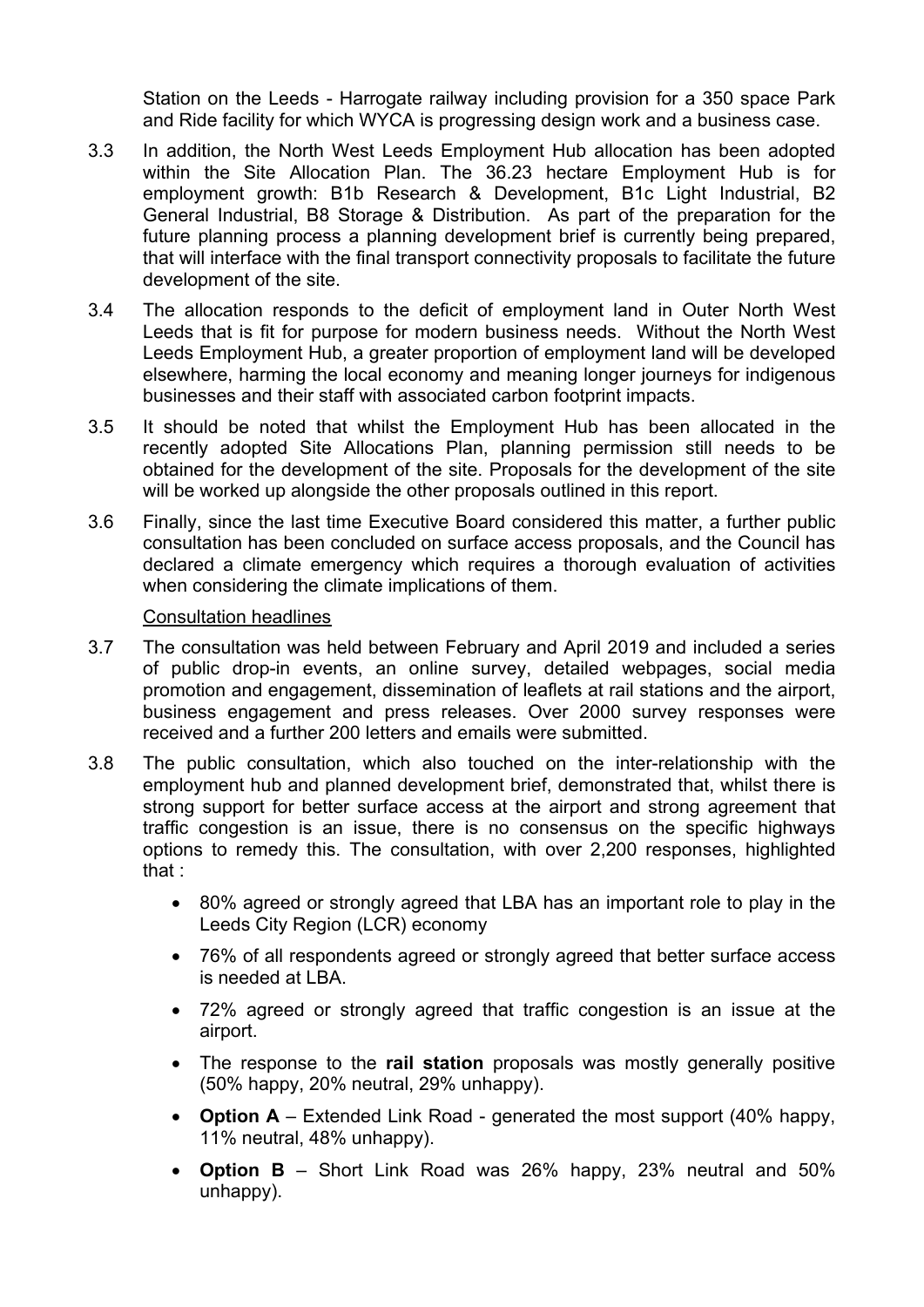- **Options C** on-line highway improvements to the A658 (21% happy, 26% neutral, 52% unhappy).
- All displayed mixed levels of satisfaction and dissatisfaction, although these were more polarised for Option A with the highest satisfaction rating for the road options. Levels of unhappiness were greater where respondents lived close to the infrastructure, with more support for proposals from residents living across the city or not near to the infrastructure. Many local residents wish for other investments to be prioirtised.
- In the context of a climate emergency, some consultation responses, and comments received thereafter, have indicated that all surface access proposals should be abandoned. This is on the basis that the works would facilitate access to the Airport and enable the Airport to grow. These responses outline, a view amongst other matters, how, because of the aviation impacts on the environment, surface access improvements in this location would be incompatible with a climate emergency.

#### Proposed Way Forward

- 3.9 Reflecting the balance of the consultation responses on these matters and the climate emergency, it is proposed that the Council fundamentally reviews its position on surface access. Executive Board is asked to endorse the following principles
	- i. That all development work ceases on Options A, B and C. For reasons set out below, it is proposed a new plan is developed to provide a link to the rail halt and associated park and ride and also to provide access to the employment hub
	- ii. Some of the options have broader strategic benefit in addressing congestion issues beyond any Airport considerations. Abandoning options may not address traffic congestion issues in this location, as raised by residents. Recognising the access and traffic matters relating to airport access and in the wider area, further work is proposed to consider present and potential future traffic on the main and local roads in the area which may arise from this change of strategy. This will have regard to alternative highways infrastructure investments, travel behaviour, community and residential impacts.
	- iii. Local residents, through consultation, have highlighted the need to prioritise infrastructure investments elsewhere in this location. The case for transport infrastructure investment elsewhere on the road networks in North West Leeds will continue to be explored. The provision of facilities for pedestrians and cyclists will be an integral part of the overall multi-modal approach.
- 3.10 Notwithstanding this, a 'do nothing' approach to infrastructure investment is not recommended. This is due to the:
	- i. **The climate emergency** reduce vehicle movement by shift to rail Park and Ride for commuters and rail option with public transport connections to the airport.
	- ii. **The North West Leeds Employment Hub** As set out at para 3.5, the allocation responds to the deficit of employment land in Outer North West Leeds that is fit for purpose for modern business needs. Accordingly, whilst this land - owned by the five West Yorkshire Districts – is located next to the Airport, it will be developed regardless of the Airport and for the land uses set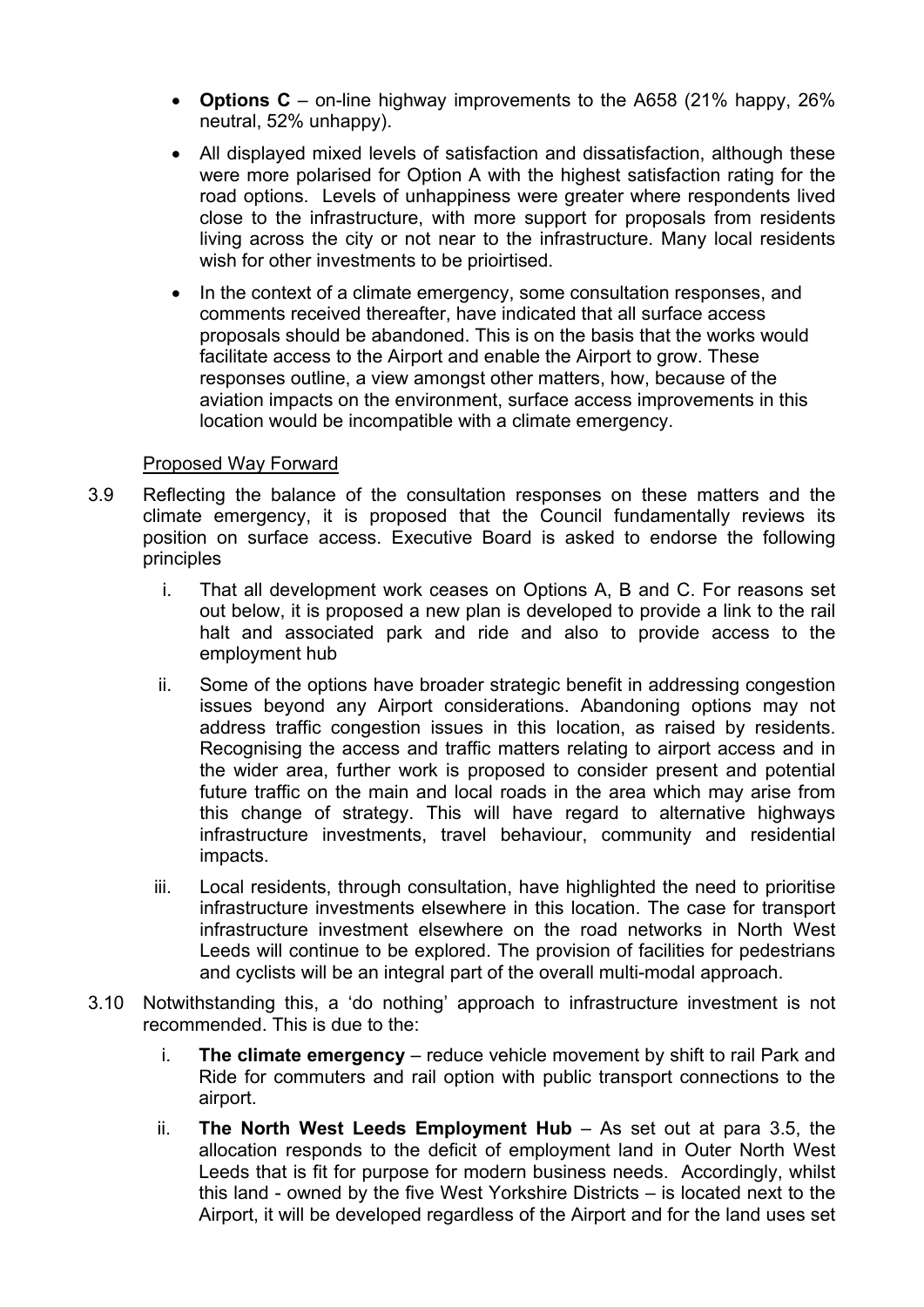out above. Highway, in some form, is required to open up the site and unlock the economic benefits of the hub.

- iii. **The Parkway Station** This option commanded considerably more support than any of the road options in the recent consultation. The Station can help to achieve a modal shift from car use to public transport in this location. For example: a) facilitating access to the park and ride facility for outbound rail journeys, including commuting to Leeds, Harrogate and beyond for visitors; b) at the airport providing for bus transfers, c) connecting to the Employment Hub. But, in order to deliver the sustainability benefits and achieve a shift to public transport, a shorter connecter road will be required to link the Station to the surrounding infrastructure, Employment Hub and Airport.
- 3.11 In this context, it is considered that there is a need to invest in infrastructure in this location, but on the basis of a public transport first approach, and an approach which unlocks economic benefits of the Employment Hub. It is proposed that:
	- i. The Council works with the Airport and others to develop an exemplary travel plan for journeys in this location that helps set a new ambition for enhanced sustainability with public transport at the core. This will evaluate the long term scenarios for road connectivity and demand for travel to the airport. This will include the evaluation of the airport's strategy; multi-modal transport interchanges, future scenarios for ultra-low and zero emission vehicles; public transport; and active travel modes and how to ensure travel behaviours respond to the climate emergency.
	- ii. The Council continues to press the Airport to develop proposals for a comprehensive and proportionate carbon reduction strategy and carbon offsetting scheme to address the carbon impacts at a local level resulting from the growth of the Airport.
	- iii. Technical feasibility, and thereafter public engagement, takes place on a new and preferred connectivity option which combines rail and road infrastructure: a 'Parkway Station and North West Leeds Employment Hub Link' (see appendix). It is proposed that will comprise of two elements:
		- a. a highway link between the Parkway Station and the airport site Whitehouse Lane, and
		- b. an 'employment hub' highway link between the A658 and Whitehouse Lane in some form.
	- iv. A funding strategy is developed for the infrastructure (which is estimated cost less than 40-50% than current proposals). This will include contributions from the airport company to any infrastructure where the airport may benefit from the investment.
- 3.12 At this stage, it is considered that the proposed new option, with different design and benefits arising than originally envisaged, can unlock the parkway station and employment hub. Consequently this option will not include the southern section of this highway option linking southwards from the airport site to the A65 Rawdon Road. This approach would be the basis of starting a longer-term change in travel behaviour in this area, with public transport as the main area of focus.
- 3.13 The current independent road and rail schemes would rely primarily on their transport appraisal and principally the journey time savings for car users for the road infrastructure. The proposed modified and integrated approach would combine a greater balance of sustainability benefits and economic opportunities unlocked by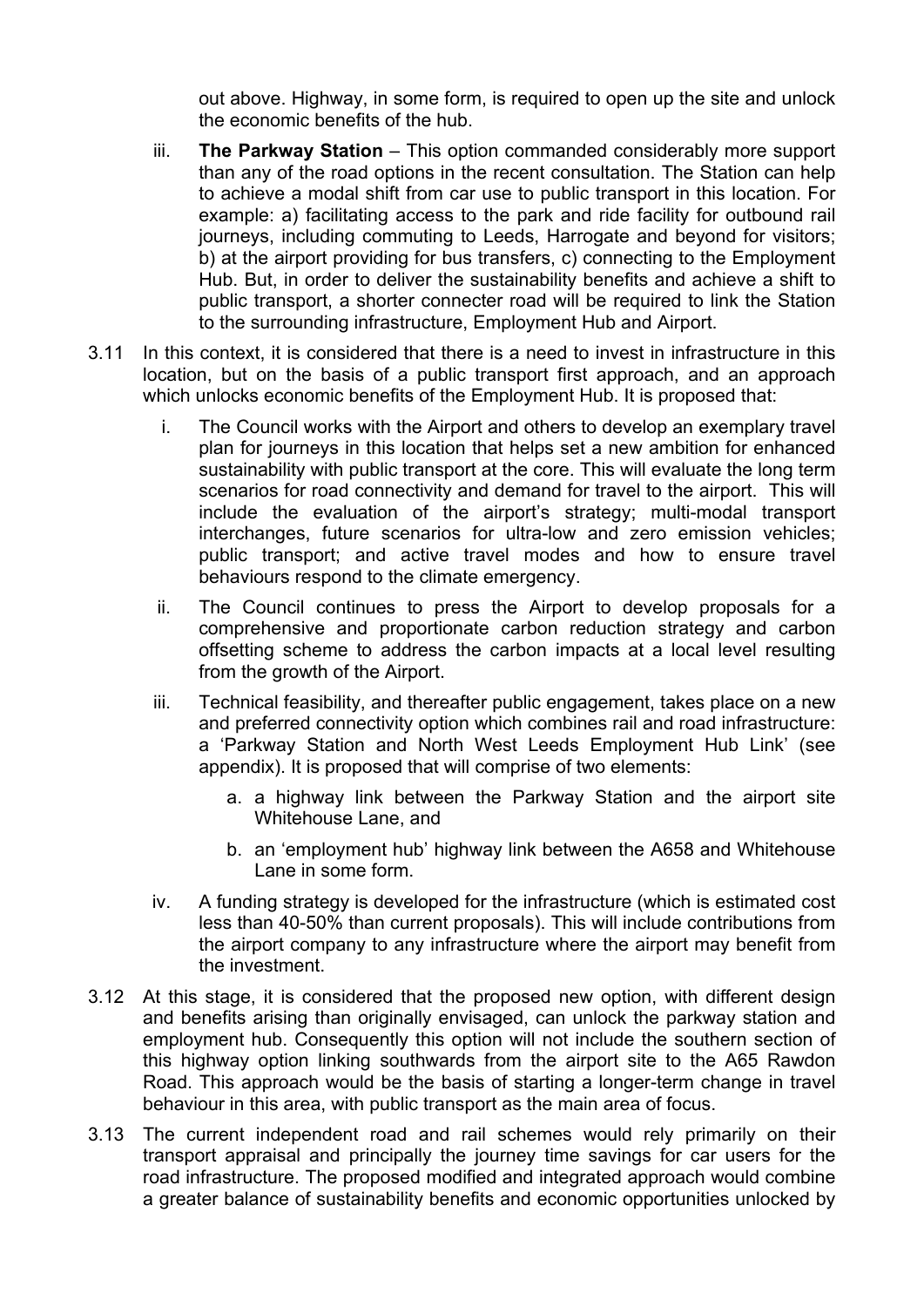the road alongside the public transport benefits of the Parkway station. Therefore, further work is required to test the business case and the value for money that could be accrued and how it would achieve funding in terms of the transport and economic development criteria. Dialogue will take place with WYCA about combining the Station and associated highways works into one programme and the approach to completion of the necessary business case(s).

3.14 Subject to Executive Board approval, it is proposed that further technical feasibility takes place in the coming months on the new preferred connectivity option. This is with a view of commencing further public engagement during 2020 on specific proposals, prior to any final proposal being brought forward for further approval. At the same time it would be the intention that WYCA continue to proceed with the development of the rail station option which is now well advanced.

### Funding options

- 3.15 The revised scope outlined above could enable the merging of the two schemes, rail station and highways works, into a single programme.
- 3.16 The current connectivity package as consulted on is costed at a worst case scenario of circa £140 million (link road, station and spur road). As an indication it is estimated that the total costs for the revised connectivity package would be around 40% to 50% lower, although this figure will be fully tested through the work proposed in this report. In particular the route of the road proposals between station road link, Whitehouse Lane, employment hub and the A658 Harrogate Road are being reviewed and this will include any ancillary junction arrangements needed for access to the employment hub lands.
- 3.17 The benefit of this approach would be to seek WYCA approval for pooling resources of 2 projects into an integrated funding strategy which, subject to further feasibility, could have the potential to be financed largely from within existing resource envelopes.
- 3.18 Essentially, it is proposed that the funding resources to be considered are:
	- i. West Yorkshire Transport Fund (WYTF) At present £36m has been formally earmarked for a highway connectivity option although this allocation is in the process of review. A change in scope from the existing proposals will be subject to a business case)
	- ii. Leeds Public Transport Investment Programme (LPTIP) At present £5 million is allocated to the Rail station from within the LPTIP which has funded the ongoing development of the proposals and development of the required business case.
	- iii. A future contribution from the Airport Company. This could be in the form of a voluntary agreement, Section 106 or Section 278 payments from any future planning applications.
	- iv. A contribution from the delivery of the North West Leeds Employment Hub land. This is presently undetermined but could be in the form of Tax Incremental Financing (borrowing by LCC against future business rates income at the Employment Hub).
	- v. Landowner capital contributions at the Employment Hub
	- vi. Central Government Grant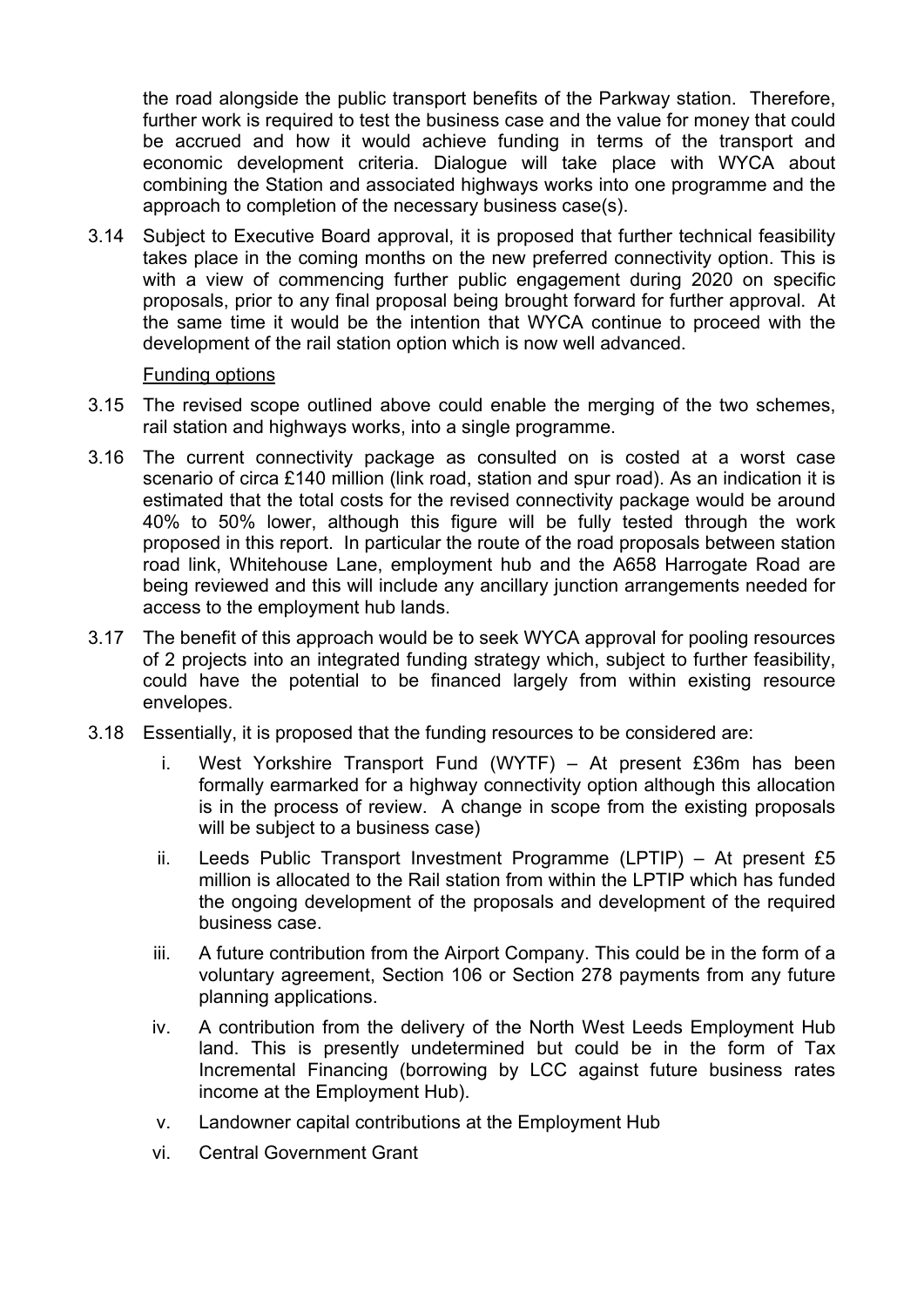3.19 The report requests agreement from Executive Board that further due diligence takes place to explore the feasibility of these options, with view to recommending a funding strategy for the surface access proposals at a later stage.

## Next Steps

3.20 Should Executive Board approve this report it would be the intention for further engagement to take place on the proposals, alongside more detailed technical feasibility on the updated approach. It would be the intention for a future Executive Board paper in 2020 on all areas highlighted in this report.

## **4. Corporate considerations**

## **4.1 Consultation and engagement**

- 4.1.1 The proposals contained in this report have been shaped by the comprehensive consultation that took place in 2019. As set out in this report, it is proposed that further engagement now takes place on the updated proposition with residents, members, interest groups and partners.
- 4.1.2 As previously reported to Executive Board, it had been proposed that further consultation would take place in relation to the Parkway Station and highway options A, B and C before the end of 2019, the recommendations of this report will supersede this requirement and therefore, in the circumstances it is no longer proposed to carry out this further consultation. A summary of the consultation responses of 2015 and 2018 are set out in appendix C.
- 4.1.3 The recommendations in this report have been subject to consultation with the Leader of the Council, Executive Member for Climate Change, Transport and Sustainability and the West Yorkshire Combined Authority. Leeds Bradford Airport have also been consulted about the proposals in this report.
- 4.1.4 Ward Members for the four wards, containing and abutting the airport, employment hub and station sites, have been briefed on the proposals contained in the report. Further detailed engagement will take place following a decision on this report as the work outlined begins to be progressed.

# **4.2 Equality and diversity / cohesion and integration**

- 4.2.1 An Equality and Diversity/ Cohesion and integration screening form has been completed and is attached at Appendix D.
- 4.2.2 Equality and diversity implications will continue to be monitored and the business case for the surface access will include a detailed consideration of equality matters. At the point of the Council making a final decision on whether to proceed with the surface access infrastructure, a full Equality and Diversity/ Cohesion and Integration assessment will be undertaken.

# **4.3 Council policies and the Best Council Plan**

4.3.1 The proposed transport connectivity should contribute to the vision for Leeds 2030 to be the best city in the UK by addressing key aspects of the following Best City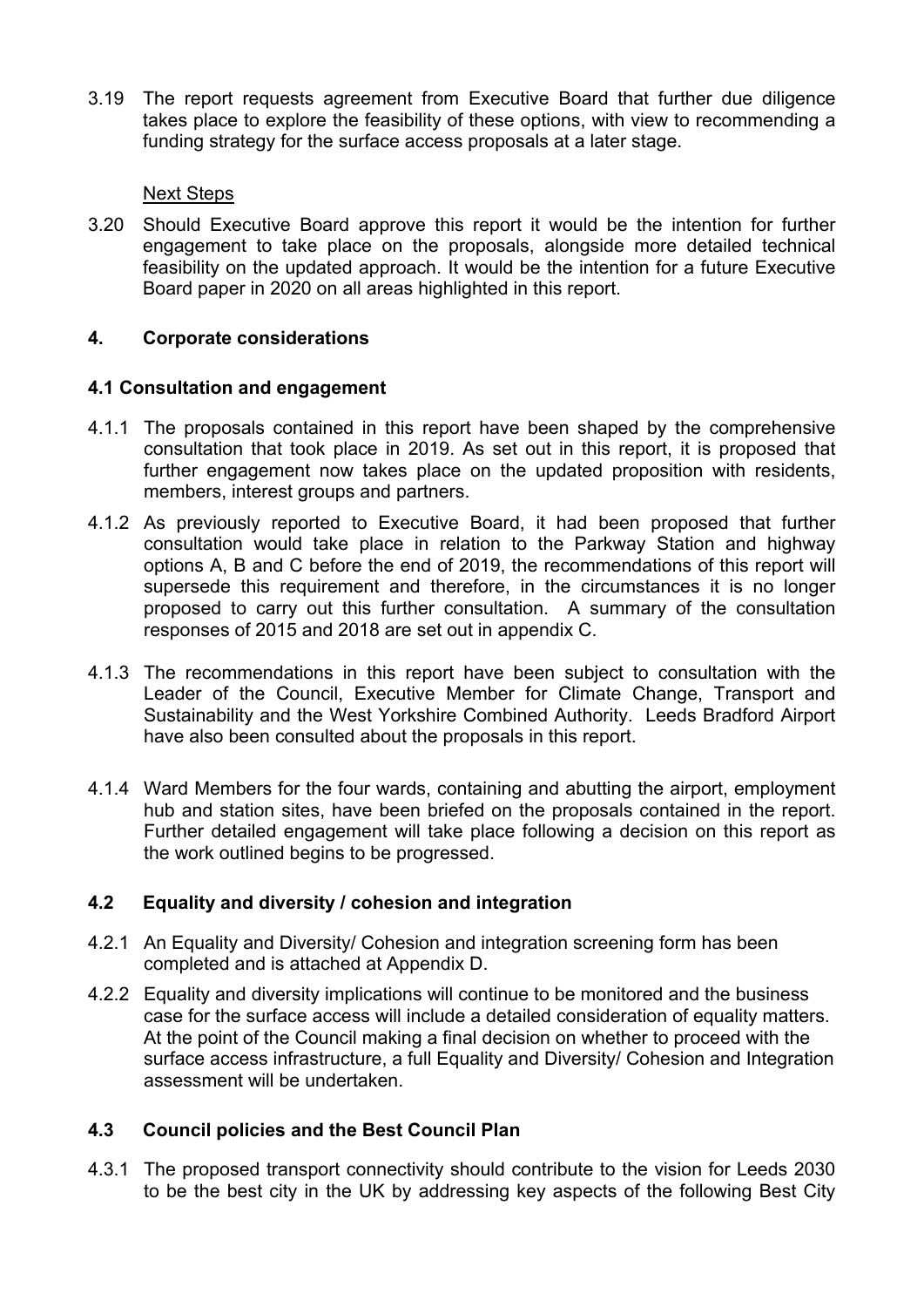and Best Council ambitions, outcomes and priorities: good growth, resilient communities, and transport and infrastructure.

- 4.3.2 The strategy also contributes to the objectives of the Leeds Local Plan (Core Strategy and Site Allocations Plan), Local Transport Plan 3, emerging WYCA/Leeds Transport Strategies, and the Strategic Economic Plan. It is also in line with the Transport for the North Strategic Transport Plan (2018) which recognises the need for the North's airports to be connected to economic centres and assets.
- 4.3.3 Unlocking the delivery of the Employment Hub will support the achievement of Inclusive Growth 'Big Ideas' including delivering 21<sup>st</sup> century infrastructure and supporting the development of a 'Federal Economy'.

#### **Climate Emergency**

- 4.3.4 The proposals in this paper provide a fundamental re-think of the approach to surface access in responding to the climate emergency. Whilst initial and comprehensive highways plans of the Council were focused on reducing car journey times for current and more users of the Airport, the surface access proposals intend to diversify transport mode choice, change behaviours and offer more sustainable transport modes of travel in this location than currently exist. The focus has shifted and a fundamental change is set out, alongside a greater focus on sustainability. This vastly reduces the scale and intent of the infrastructure proposals.
- 4.3.5 A 'do-nothing' option would increase negative local impacts through traffic congestion, continued reliance on unsustainable transport modes and drive demand to other airports. Access improvements would be required in any instance (e.g. the Employment Hub) and not investing in infrastructure at the Hub will drive car journeys to other parts of the region from North West Leeds, thus increasing carbon footprints further. The Parkway Station will serve local residents for non-Airport use to reduce car reliance and is not solely related to the Airport users.
- 4.3.6 Notwithstanding this, Leeds has declared a climate emergency and it is considered that greater clarity is required on the carbon impacts and mitigation measures associated with the proposed surface access arrangements, and further work will take place to explore this, through technical feasibility and in consultation with partners over the coming months.
- 4.3.7 This paper is not a Council position statement with regards to the growth ambitions of the Airport company or aviation as a whole. The Council has greatest influence on surface access measures but other matters are legislated at a national and international level. The Council is required therefore to consider and respond to nationally set legislation and regulatory frameworks when considering any proposals for Airport Growth.
- 4.3.8 Whilst the Airport, as a private enterprise, is developing its plans to achieve DfT forecast growth in passenger numbers, LBA remains relatively small in comparison to other core city airports and accounts for just 1.4% of the UK passenger market and is the 15<sup>th</sup> largest Airport in the country. The Airport is a key part of the city's economy and plays an integral part of the strategic infrastructure for Leeds and the wider city region.
- 4.3.9 Central Government has this year concluded consultation on the national strategy, *'Aviation 2050: The future of UK aviation'*. This National Policy states that '*it would be wrong for individual countries (and certainly not individual cities or airports) to adopt unilateral action because this would distort competition, reduce the benefits of*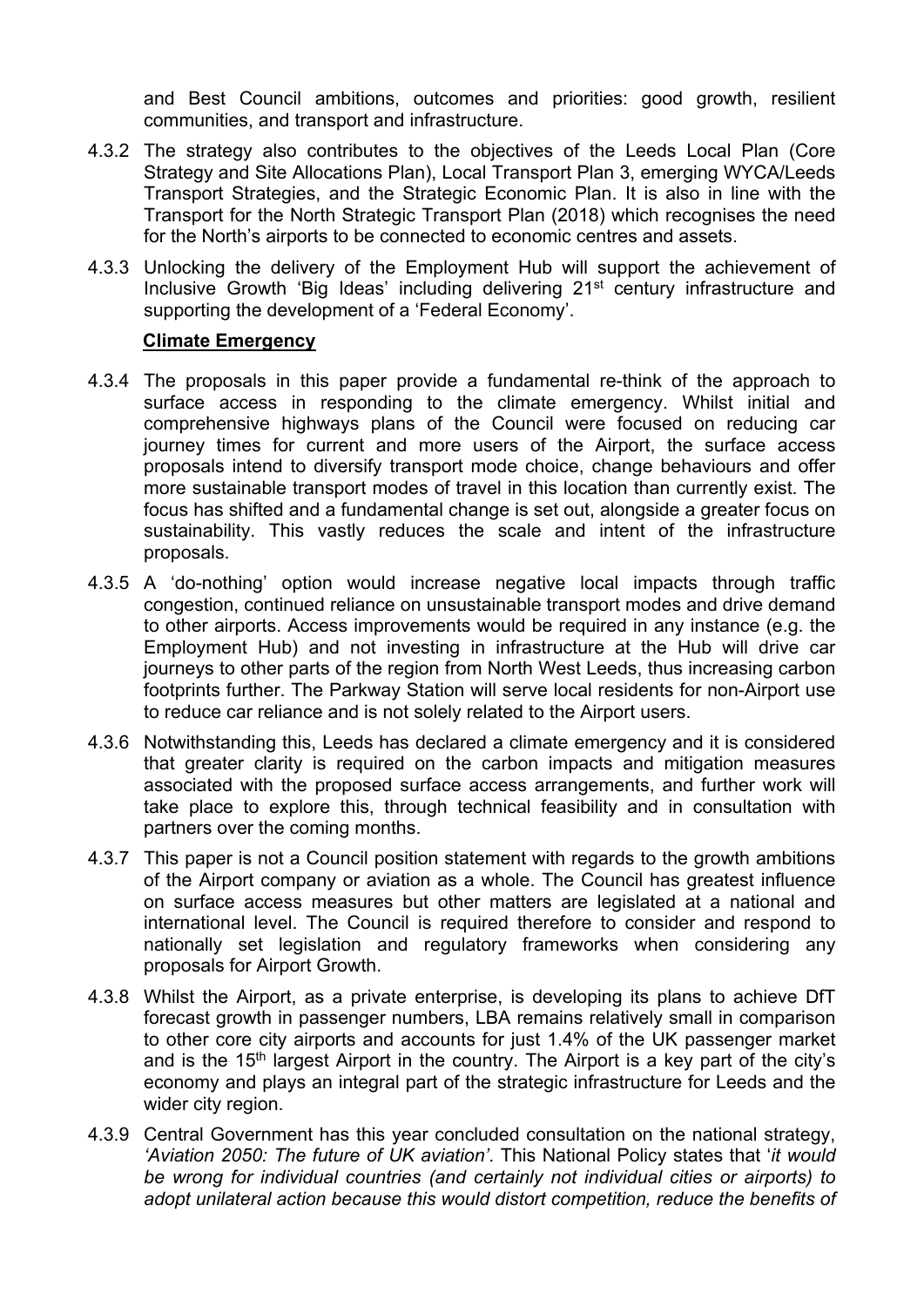aviation and not be effective as it would only lead to 'carbon leakage'. Further, the DfT policy response to the recommendations of the Climate Change Committee on aviation policy, including measures relating to a zero carbon economy is awaited.

- 4.3.10 The council has called upon Government to create a level playing field for all regions and cities with airports and to include carbon emissions from aviation in national targets, recognising that continued growth in aviation nationally is incompatible with the climate emergency
- 4.3.11 The role of aviation in climate change continues to be matter of national and international consideration and is one all destinations with Airports need to consider carefully. Demand for aviation is growing nationally and globally and the Council will continue to proactively engage with residents, interest groups, the Combined Authority, Airport and Central Government on aviation related policies and measures to achieve the necessary reductions in carbon required befitting for a climate emergency.

### **4.4 Resources, procurement and value for money**

4.4.1 As highlighted above, it is proposed that further work takes place to develop a coherent funding and financing plan for the proposed infrastructure. This will include third party contributions such as from the Airport. The new package combining both rail station and all associated road connectivity as described has not been fully recosted, but it is anticipated that in total it will be around 40-50% less costly than the current estimates of circa £140 million for the Option A highway and parkway station package. The full revised cost estimates and benefits of the combined rail and road connectivity package will be developed with the ultimate intention of establishing a single programme and associated business case(s).

### **4.5 Legal implications, access to information, and call-in**

4.5.1 The proposals contained within this report are subject to call-in. Whilst there are no specific legal implications arising from this report, depending on how the proposals outlined in this report develop, it is likely that there will be legal implications for the Council going forward. These will be reported to Executive Board in due course. In the next stage of feasibility work, greater consideration will be given to the legal mechanisms to deliver the infrastructure and how to legally secure third party contributions to the infrastructure, as well as options for securing any third party land that might be required to facilitate the delivery of the proposals.

### **4.6 Risk management**

- 4.6.1 Risk management is built into the technical work and consultancy advice being undertaken on the schemes, including risk workshops and the maintenance of risk registers, which are reported regularly to relevant boards.
- 4.6.2 The schemes will be assured through the WYCA framework set up for the West Yorkshire Transport Fund (WY+TF). Progression through this assurance process in a timely manner is necessary in order to avoid delays to the overall programme delivery. Similarly any other funding sources will follow the appropriate due process. It is recognised that the parkway station is already in an advance stage of development and that there is a risk that this review will delay progress. It is the intention to work with WYCA to minimise any disruption to the forward progression of the station proposal.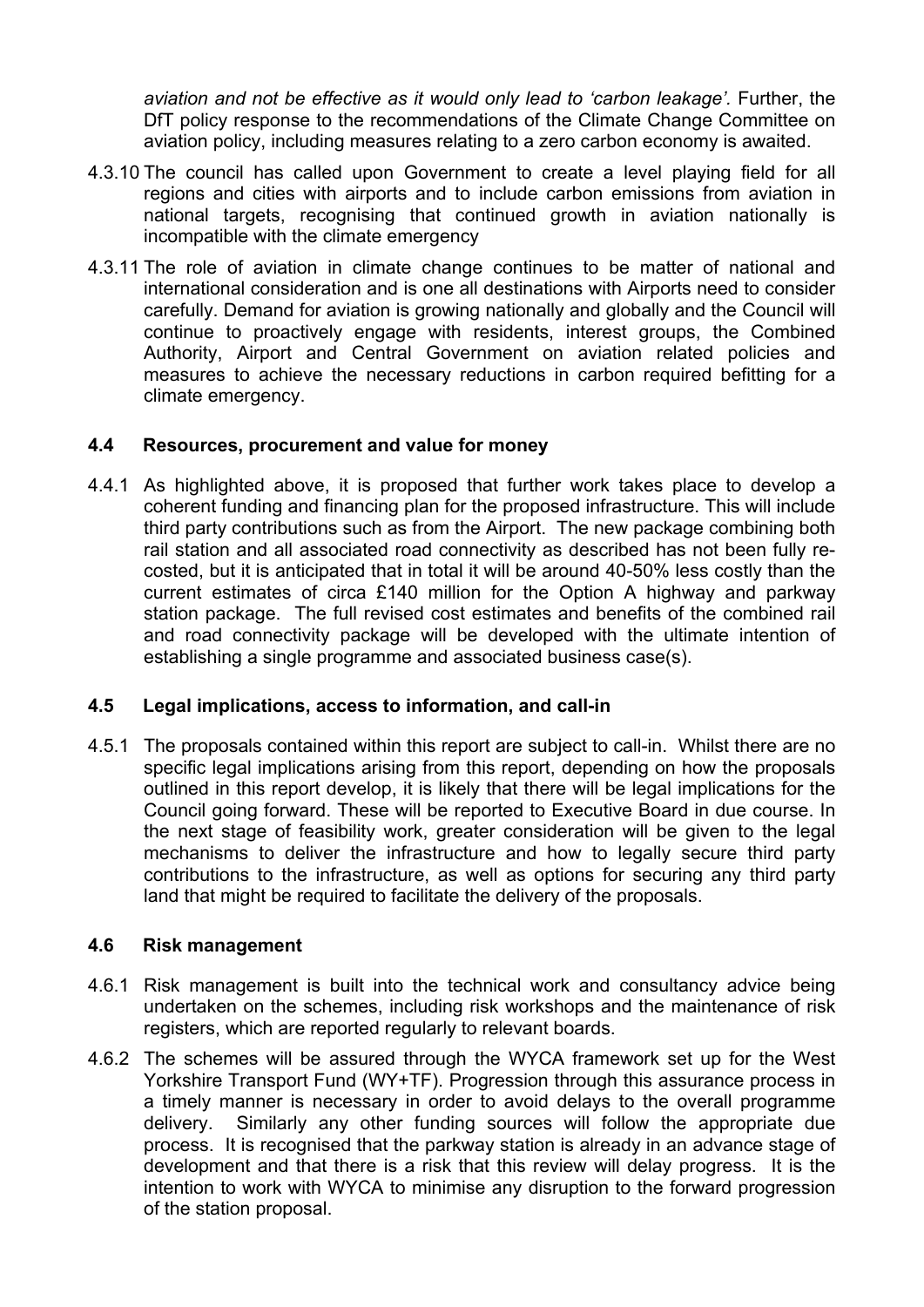4.6.3 Risk will continue to be proactively managed. There is a risk that the new preferred option may not effectively function in transport terms and may not deal with local traffic issues. There are also risks that the business case for the proposal does not generate a positive benefit cost ratio and/or may not secure funding. The detailed work proposed will identify and seek to resolve such issues including the development of appropriate mitigation, highway and transport measures and will also have due regard to work and studies already undertaken. There are risks that the approach does not lead to the desired outcomes for the climate and further work will take place to define climate measures around the airport

## **5. Conclusions**

- 5.1 In the light of public consultation, technical work undertaken so far and a changing policy contact most notably the environmental sustainability concerns intrinsic in the climate emergency declaration, this report seeks to address this by way of reviewing the future transport connectivity strategy for the North West Leeds employment hub and surface access to Leeds Bradford Airport. As a result a revised approach to connectivity has been set out which focuses on public transport access through the establishment of the parkway station and the attendant road connectivity between that site and the airport facilities and the employment hub.
- 5.2 The proposals entail a fundamental rethink of surface access in this location by delivering an alternative strategy which gives a much greater emphasis on sustainable modes of transport with a focus on the parkway station and associated highway investment. At the same time the proposals will facilitate delivery of the employment land and the economic benefits that would accrue from it which will in due course be reflected in a planning development brief for the site.
- 5.3 This proposal will be subject to public engagement and further technical due diligence. It will also sit alongside other work identified in the report in terms of the wider highway and transport network for all forms users and the detailed exploration with the airport company and transport operators for the further development of the airport as a multi-modal transport hub as well as the development of the employment hub site.

### **6. Recommendations**

.

- 6.1 Members of Executive Board are requested to consider and approve the following recommendations:
	- i) Note the contents of this report and the headline consultation responses on surface access improvements noted at paragraph 3.7 onwards.
	- ii) Agree that a revised connectivity package for the airport and employment hub sites be adopted and is developed to embrace the continued development of the proposed Parkway Station and associated highway linkages between these sites.
	- iii) Agree that highway connectivity Options A, B and C as previously consulted upon are discontinued.
	- iv) Agree a review of the local highway network, including technical feasibility work, to understand future connectivity and traffic options and investments that may